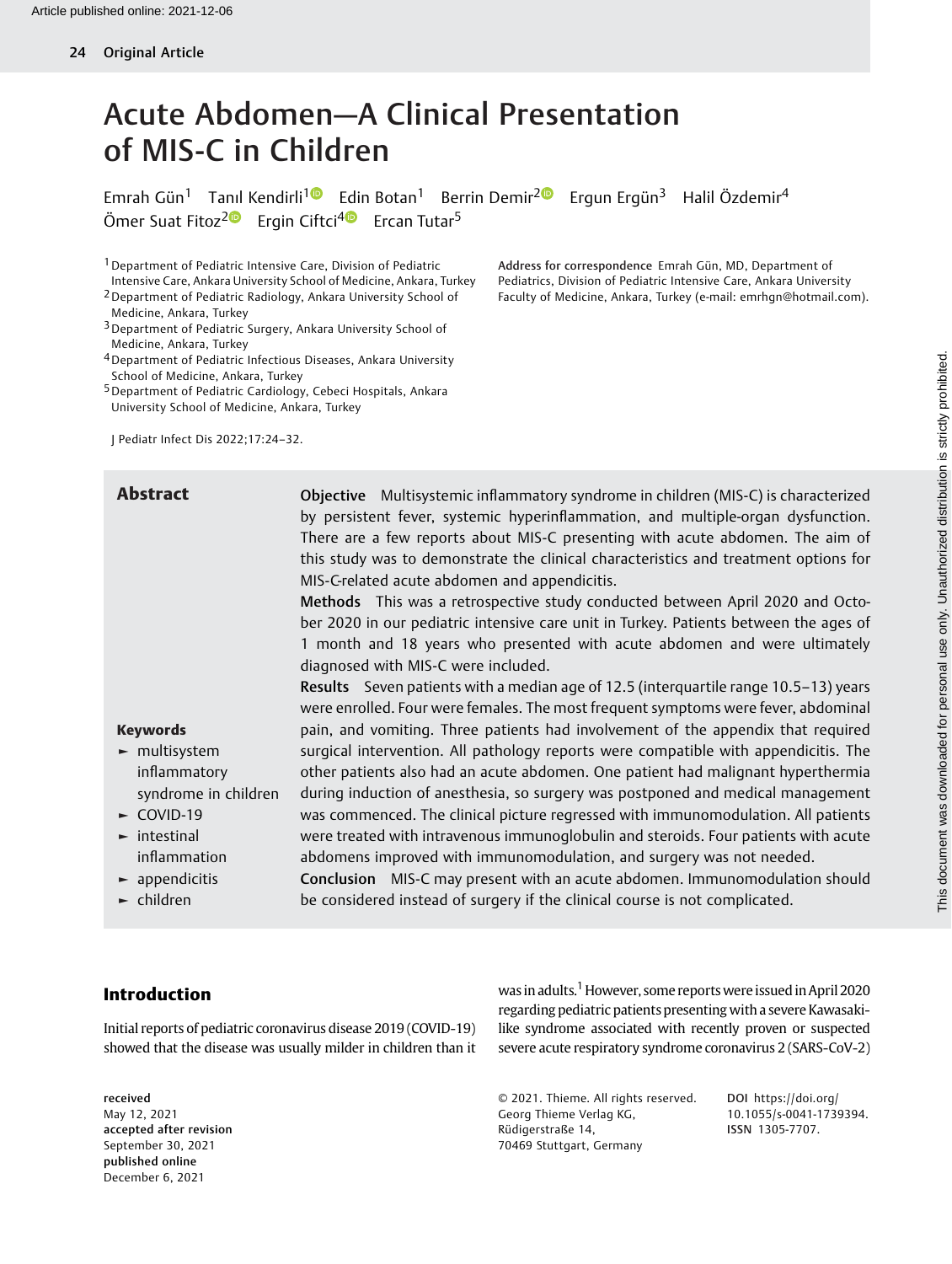infection.<sup>1</sup> This clinical condition was named pediatric inflammatory multisystem syndrome temporally associated with SARS-CoV-2 (PIMS-TS) by the Royal College of Pediatrics and Child Health. Subsequently, this clinical entity was named multisystem inflammatory syndrome in children (MIS-C) by the World Health Organization and the Centers for Disease Control and Prevention (CDC) after similar cases were reported throughout the world in May  $2020$ <sup>2</sup> These patients presented with recurrent fever and gastrointestinal (GI) symptoms including abdominal pain, vomiting, diarrhea; mucocutaneous symptoms including rash, conjunctivitis; and neurological symptoms such as headache, irritability, and encephalopathy. $3,4$ 

MIS-C is characterized by persistent fever, systemic hyperinflammation, and multiple-organ dysfunction.<sup>5</sup> These patients may rapidly progress to hypotension and shock with cardiac and other end-organ injury.<sup>3</sup> Occasional reports of MIS-C presenting with an acute abdomen may be found.<sup>5</sup> We hereby presented seven patients who were admitted to the pediatric intensive care unit (PICU) with an acute abdomen and were subsequently diagnosed with MIS-C.

#### Material and Methods

This study was a retrospective cohort study between April 2020 and October 2020 in our PICU in Ankara, Turkey. Patients between the ages of 1 month and 18 years who presented with an acute abdomen and were ultimately diagnosed with MIS-C were included. Ethical approval was obtained from the local Institutional Review Board.

All included patients met the CDC MIS-C diagnostic criteria (►Table 1). Clinical and radiologic data were obtained from patients' charts and electronic records.<sup>6</sup> MIS-C is usually treated with steroids and intravenous immunoglobulin (IVIG) as immunomodulator therapy, enoxaparin and acetylsalicylic acid as anticoagulants, and, occasionally, anti-cytokine agents such as tocilizumab and infliximab are employed.<sup>7</sup>

A thickened, non-compressible appendix larger than 6 mm in diameter was considered as acute appendicitis on abdominal ultrasound. $8$  On abdominal computed tomography (CT), an enlarged appendix greater than 6 mm with a thickened wall (>2 mm), peri-appendiceal inflammation, appendicolith, appendiceal abscess, or abdominal free fluid were interpreted as acute appendicitis.<sup>8</sup>

Age, gender, hospital length of stay (LOS), underlying medical conditions, abdominal pain, diarrhea, thrombocytopenia, lymphopenia, myocarditis, congestive heart failure, shock, hypotension, pericardial effusion, coronary artery dilatation or aneurysm, arrhythmia, rash, mucocutaneous lesion, conjunctival involvement, cough, dyspnea, chest pain, pneumonia, acute respiratory distress syndrome, pleural effusion, infiltration on chest X-ray, headache, seizure, presence of acute renal injury, invasive or noninvasive mechanical ventilation, complete blood count, biochemical parameters and acute phase reactants, coagulation parameters, cardiac markers, treatments (IVIG, steroid, tocilizumab, anakinra, anticoagulant therapy, antiplatelet therapy, vasopressors), CT results, magnetic resonance imaging results, and echocardiography results were recorded retrospectively from patient charts and electronic hospital records.

The vasoactive inotropic score was calculated using the following formula: (dopamine dose  $[µg/kg/min] + dobut$ amine dose  $[\mu$ g/kg/min] + 100 × epinephrine dose  $[\mu$ g/kg/  $min] + 10 \times min$  milrinone dose  $[µg/kg/min] + 10,000 \times v$ asopressin dose  $[unit/kg/min] + 100 \times nonepinephrine dose$  $\left[\mu$ g/kg/min]).<sup>9</sup> Obesity was defined as a body mass index 95th percentile for age in children.

The data were analyzed using SPSS 23.0 (Statistical Package for Social Sciences for Windows, Inc., United States). The expression  $n$  (%) was used for categorical variables, and median values and interquartile ranges (IQR 25–75) were used for continuous variables.

#### Results

Nineteen patients were admitted to the PICU due to MIS-C. Seven patients had an acute abdomen and were diagnosed with MIS-C on follow-up. The median age of these seven patients was 12.5 (IQR 10.5–13) years. Four patients were girls. Two patients had obesity. SARS-CoV-2 serology was positive in two patients, and three patients had a history of COVID-19 polymerase chain reaction (PCR) positivity. Serology was negative in the other two patients, but they had a history of exposure to COVID-19 in the family 1 month prior.

Seven patients had abdominal pain and vomiting, five patients had rash, two patients had conjunctivitis, five patients had headaches, six patients needed inotropic support, seven patients had persistent tachycardia, and one patient had arrhythmia (►Table 2). All seven patients had leukocytosis, lymphopenia, elevated CRP and procalcitonin levels, elevated troponin-T and pro-BNP levels, and elevated ferritin and D-dimer levels. Two patients had thrombocytopenia. Two had high creatinine  $(>1 \text{ mg/dL})$ , and six had elevated lactate dehydrogenase. None had hypoalbuminemia.

All patients received oxygen by mask, and two needed biphasic positive airway pressure support. No patients were intubated. All patients survived to PICU discharge. All patients received corticosteroids, five patients received IVIG, two patients received pulse steroids, two patients received acetylsalicylic acid, and two patients received enoxaparin.

Three patients underwent appendectomy. These patients had postoperative pulmonary edema. Case 1 and case 6 had pulmonary congestion on chest X-ray (►Figs. 1A and 2). Case 2 and case 6 had acute kidney injury, which improved after immunomodulation. Their pathology reports showed lymphoid hyperplasia and severe inflammation and were consistent with acute appendicitis.

Case 1 was a 12-year-old male patient who had undergone appendectomy and was admitted to the PICU after he had rash, bloody vomiting, hypotension, and circulatory failure in the operating room. The patient's SARS-CoV-2 serology was negative, but the patient had a history of contact with COVID-19 4 weeks ago. The appendix of case 1 appeared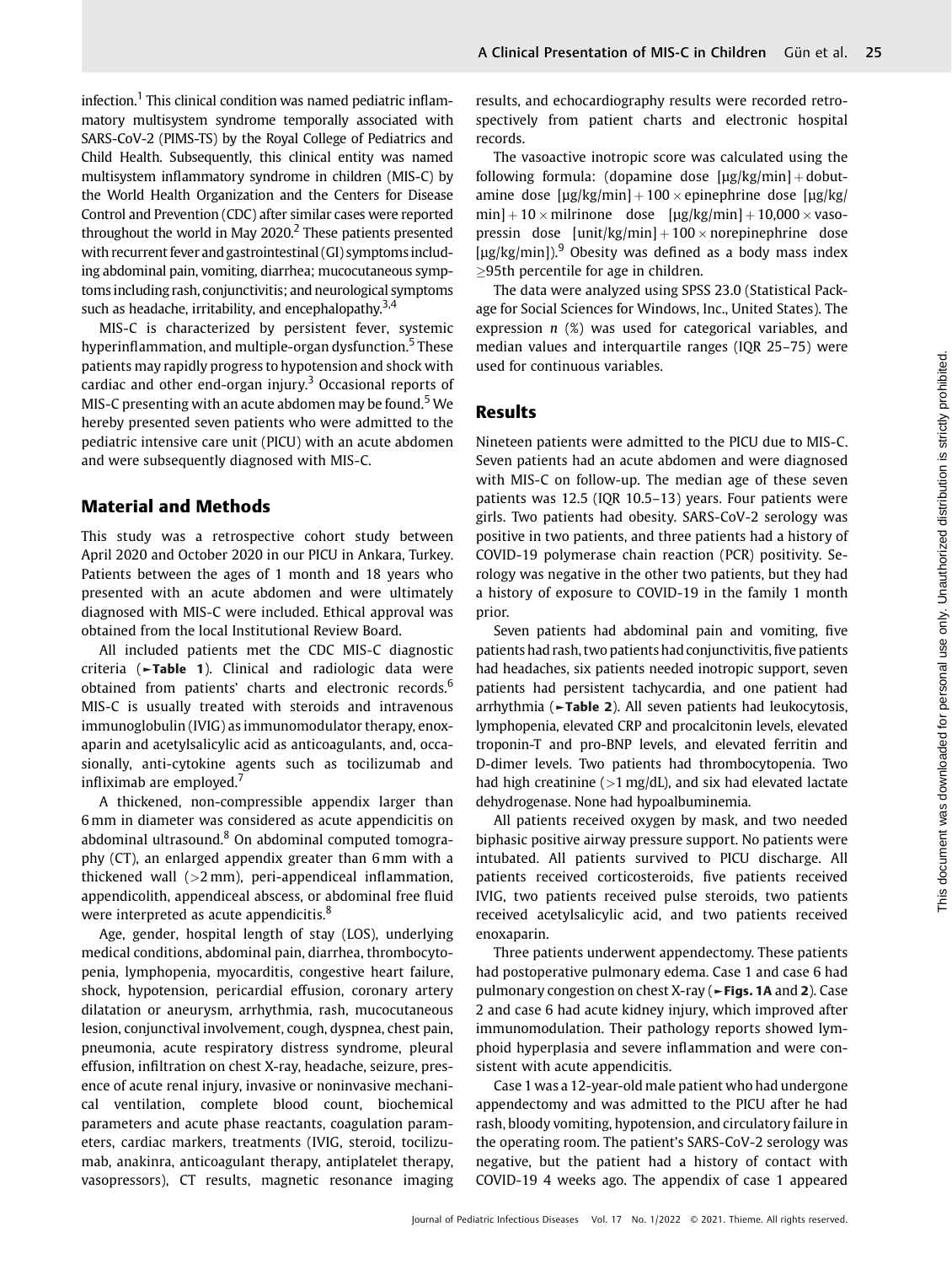| r<br>6<br>LŊ<br>4<br>Σ | 9.5y<br>13y<br>13y<br>10.5y<br>$\frac{1}{1}$ | $^{+}$<br>$^{+}$<br>$^{+}$<br>$^{+}$<br>$\hspace{0.1mm} +$ | Lymphopenia<br>Leukocytosis<br>$CRP \uparrow$<br>D-dimer $\uparrow$<br>PCT 1 Lymphopenia<br>Leukocytosis<br>CRP ↑<br>D-dimer ↑ Ferritin ↑<br>eukocytosis, CRP  <br>Lymphopenia<br>D-dimer 1<br>Ferritin 1<br>PCT 1<br>CRP ↑<br>D-dimer ↑<br>Ferritin ↑<br>PCT ↑<br>Lymphopenia<br>-eukocytosis<br>CRP ↑<br>D-dimer ↑<br>Ferritin ↑<br>PCT ↑<br>Lymphopenia<br>Leukocytosis | and hematologic<br>Gastrointestinal<br>gastrointestinal,<br>renal, and<br>Cardiovascular,<br><b>nematologic</b><br>Cardiovascular and<br>gastrointestinal<br>gastrointestinal,<br>and hematologic<br>Cardiovascular,<br>gastrointestinal,<br>renal, neurological,<br>and hematologic<br>Cardiovascular, | $^{+}$<br>$^{+}$<br>$^{+}$<br>$^{+}$<br>$^{+}$ | $^{+}$<br>$^{+}$<br>$^{+}$<br>$^{+}$<br>$^{+}$ | $^{+}$<br>$^{+}$<br>$^{+}$    | $^{+}$<br>$^{+}$               |                                                      |
|------------------------|----------------------------------------------|------------------------------------------------------------|----------------------------------------------------------------------------------------------------------------------------------------------------------------------------------------------------------------------------------------------------------------------------------------------------------------------------------------------------------------------------|---------------------------------------------------------------------------------------------------------------------------------------------------------------------------------------------------------------------------------------------------------------------------------------------------------|------------------------------------------------|------------------------------------------------|-------------------------------|--------------------------------|------------------------------------------------------|
| 2                      | 16y                                          | $^{+}$                                                     | Leukocytosis, CRP 1<br>PCT 1 Lymphopenia<br>$\begin{array}{ll} \text{Creatinine } \uparrow \\ \text{D-dimer } \uparrow \text{Ferritin } \uparrow \end{array}$                                                                                                                                                                                                              | gastrointestinal,<br>renal, neurological,<br>Cardiovascular,<br>and respiratory                                                                                                                                                                                                                         | $^{+}$                                         | $^{+}$                                         |                               |                                | $\hspace{0.1mm} +$                                   |
|                        | 12.5y                                        | $^{+}$                                                     | Leukocytosis, CRP<br>Lymphopenia<br>D-dimer                                                                                                                                                                                                                                                                                                                                | gastrointestinal,<br>and respiratory<br>Cardiovascular,                                                                                                                                                                                                                                                 | $^{+}$                                         | $^{+}$                                         |                               |                                | $^{+}$                                               |
| Case number            | Age                                          | Fever $>38.0^{\circ}$ C for<br>$\geq$ 24 h                 | inflammation<br>evidence of<br>Laboratory                                                                                                                                                                                                                                                                                                                                  | organ involvement<br>Multisystem (22)                                                                                                                                                                                                                                                                   | plausible diagnosis<br>No alternative          | infection with<br>Evidence of<br>SARS-CoV-2    | Positive SARS-CoV-2<br>RT-PCR | Positive SAR-CoV-2<br>serology | COVID-19 exposure<br>to persons in the<br>past month |

Abbreviations: CRP, Greactive protein; PCT, procalcitonin, RT-PCR, reverse-transcriptase polymerase chain reaction; SAR-CoV-2, severe acute respiratory syndrome coronavirus 2. Abbreviations: CRP, C-reactive protein; PCT, procalcitonin, RT-PCR, reverse-transcriptase polymerase chain reaction; SAR-CoV-2, severe acute respiratory syndrome coronavirus 2.

Table 1 Clinical and laboratory findings of our cases according to MIS-C criteria

Table 1 Clinical and laboratory findings of our cases according to MIS-C criteria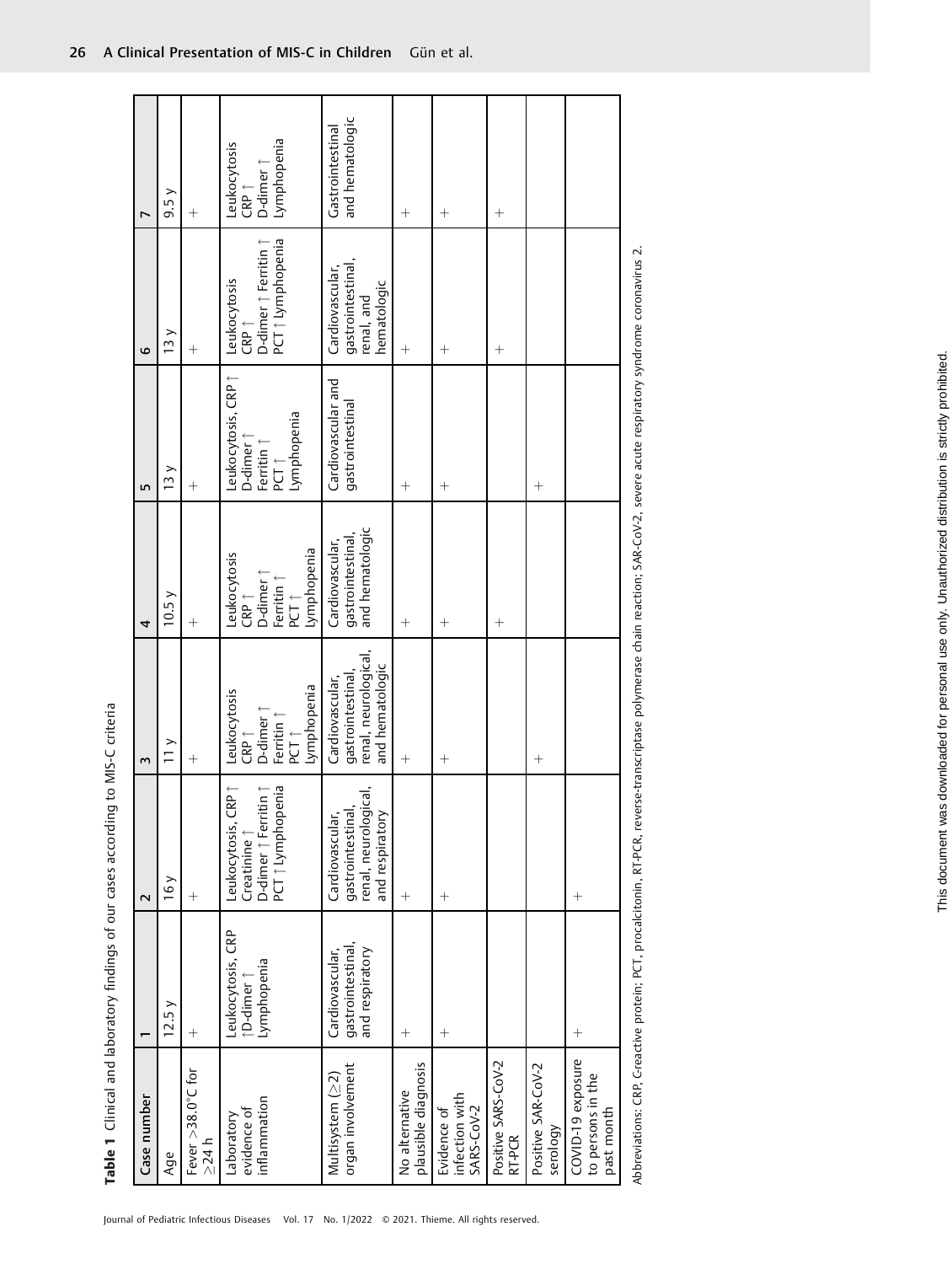| LOS of PICU             | 6                                                           | ١                                                                                          | LO                                                                                              | $\sim$                                                                                                                | $\sim$                                                                                       | $\sim$                                                                                           | $\sim$                                                |
|-------------------------|-------------------------------------------------------------|--------------------------------------------------------------------------------------------|-------------------------------------------------------------------------------------------------|-----------------------------------------------------------------------------------------------------------------------|----------------------------------------------------------------------------------------------|--------------------------------------------------------------------------------------------------|-------------------------------------------------------|
| Medication              | Steroid                                                     | pulse steroid, and<br>IVIG, steroid,<br>enoxaparin                                         | IVIG, and steroid                                                                               | IVIG, and steroid                                                                                                     | pulse steroid (1<br>acetylsalicylic<br>IVIG, steroid<br>time), and<br>acid                   | (three time), and<br>pulse steroid<br>IVIG, steroid,<br>enoxaparin                               | Steroid                                               |
| Surgery                 | Yes                                                         | Yes                                                                                        | $\frac{1}{2}$                                                                                   | $\frac{1}{2}$                                                                                                         | Ş                                                                                            | Yes                                                                                              | $\frac{1}{2}$                                         |
| Inotropes,<br>VIS score | milrinone, 25<br>Adrenalin,                                 | norepinephrine,<br>milrinone, 25<br>Epinephrine,                                           | milrinone, 15<br>Epinephrine,                                                                   | Milrinone, 5                                                                                                          | Epinephrine, 10                                                                              | milrinone, 15<br>Epinephrine,                                                                    | $\frac{1}{2}$                                         |
| involvement<br>Cardiac  | decreased systolic<br>BNP 13,904 and<br>functions<br>EF 55% | decreased systolic<br>BNP > 35,000<br>functions<br>EF 44%<br>$1^\circ$ MR                  | $BNP > 22,042$ ,<br>EF 50%                                                                      | BNP > 5,946,<br>EF 60%                                                                                                | BNP 4,064,<br>EF 68%                                                                         | minimal MR,<br>BNP 19,272,<br>minimal TR<br>EF 59%                                               | BNP 184<br>EF 65%                                     |
| Laboratory<br>findings  | Leukocytosis, CRP<br>↑, D-dimer ↑, and<br>lymphopenia       | Leukocytosis, CRP<br>D-dimer 1, ferritin<br>↑, creatinine ↑,<br>∴ PCT ↑ and<br>lymphopenia | Leukocytosis, CRP<br>and lymphopenia<br>femitin 1, PCT 1,<br>D-dimer 1, INR1,<br>; creatinine 1 | i, and lymphopenia<br>thrombocytopenia,<br>INR 1, ferritin 1, PCT<br>Leukocytosis, CRP<br>hyponatremia,<br>, D-dimer, | Leukocytosis, CRP<br>and lymphopenia<br>ferritin 1, PCT 1,<br>hyponatremia,<br>↑, D-dimer ↑, | ↑, creatinine ↑, and<br>ferritin 1, PCT, INR<br>Leukocytosis, CRP<br>↑, D-dimer ↑,<br>ymphopenia | Leukocytosis, CRP<br>t, D-dimer t, and<br>lymphopenia |
| Co-morbidity            | J                                                           | Obesity                                                                                    | Obesity, strabismus                                                                             | Obesity                                                                                                               |                                                                                              |                                                                                                  |                                                       |
| Symptoms                | pain, vomiting, and<br>Fever, abdominal<br>rash             | Fever, abdominal<br>headaches, and<br>pain, vomiting,<br>diarrhea, rash,<br>dyspnea        | diarrhea, rash, and<br>Fever, abdominal<br>pain, vomiting,<br>headaches                         | Fever, abdominal<br>headaches, and<br>pain, vomiting,<br>diarrhea, rash,<br>conjunctivitis                            | Fever, abdominal<br>headaches, and<br>vomiting, rash,<br>pain, diarrhea<br>conjunctivitis    | pain, vomiting, and<br>Fever, abdominal<br>headaches                                             | pain, and vomiting<br>Fever, abdominal                |
| Age/Gender              | $12.5 \text{ y/m}$                                          | 16 y/m                                                                                     | 11 y/f                                                                                          | $10.5$ y/m                                                                                                            | 13 y/f                                                                                       | 13y/f                                                                                            | $9.5$ y/f                                             |
| Cases                   |                                                             | $\sim$                                                                                     | 3                                                                                               | 4                                                                                                                     | Б                                                                                            | 6                                                                                                | L                                                     |

Table 2 Patients' demographic, diagnoses, biochemical parameters, and clinical courses features

Table 2 Patients' demographic, diagnoses, biochemical parameters, and clinical courses features

Abbreviations: BNP, brain natriuretic peptide; CRP, C-reactive protein; EF, ejection fraction; f, female; IVIG, intravenous immunoglobulin; LOS of PICU, length of pediatric intensive care; m, male; MR, mitral m, male; ă ច sive n<br>E pediatric ō lengtn FU, 5 Ŝ Abbreviations: BNP, brain natriuretic peptide; CRP, C-reactive protein; EF, ejection fraction; f, temale; IVIG, intravenous immunoglobulin;<br>regurgitation; PCT, procalcitonin; TR, tricuspid regurgitation; VIS score, vasoact regurgitation; PCT, procalcitonin; TR, tricuspid regurgitation; VIS score, vasoactive inotrope score; y, years.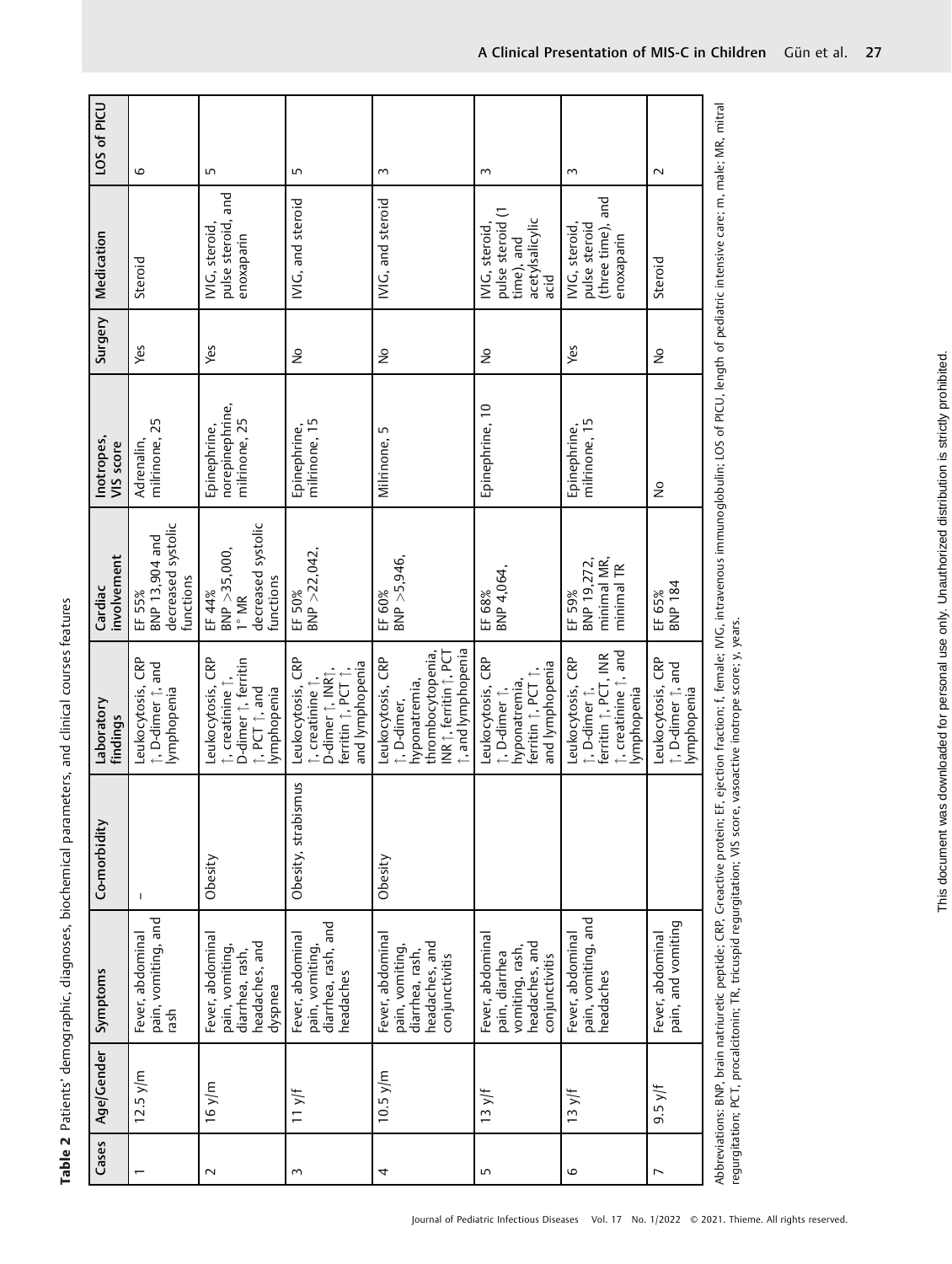

Fig. 1 (A) In patient 1, chest X-ray graph demonstrates diffuse infiltration in all lung areas due to heart failure. (B) In patient 1, there was inflammation and hyperemia in the appendix. (C) In case 1, short-axis late gadolinium-enhanced cardiac MRI; contrast enhancement consistent with inflammation in myocardium is seen at the lateral basal part of left ventricle (white arrow).



Fig. 2 In patient 6, chest X-ray graph demonstrates congestion findings.

inflamed on laparoscopy ( $\blacktriangleright$ Fig. 1B). Case 1 did not receive MIS-C treatment. MIS-C was diagnosed due to the presence of myocarditis on cardiac MRI after discharge and its clinical similarity to other patients ( $\blacktriangleright$ Fig. 1C).

Case 2 was a 16-year-old male with no history of chronic illness other than obesity who had been admitted to the referring hospital with complaints of fever, abdominal pain, confusion, weakness, diarrhea, and a rash. His examination findings were consistent with an acute abdomen, and his abdominal CT scan revealed an increased (1.1 cm) diameter of the appendix and mesenteric contamination. He underwent appendectomy and was admitted to the PICU and needed vasoactive infusions due to shock. ECG revealed ST depression in leads V3 to V6, and echocardiogram revealed an ejection fraction of 40%. He was started on IVIG 2 g/kg, methylprednisolone, and enoxaparin.

Case 3 was an 11-year-old girl. She was presented with complaints of shock, neurological changes, and skin lesions. Her abdominal ultrasonography (USG) revealed significant inflammation in the right lower quadrant, where a hypodense 2  $\times$  1.5 cm tubulonodular area, thought to represent fluid collection or a swollen lymph node, was observed.

There were a few more enlarged lymph nodes nearby. An increased (1.1 cm) diameter of appendix was noted, but its tip could not be visualized. This was considered to be possibly due to acute appendicitis. Abdominal CT revealed diffuse inflammatory changes in the right lower quadrant, multiple enlarged lymph nodes, a fluid collection that could not be distinguished with certainty from the cecum, and free fluid in the right lower quadrant and pelvis. These findings suggested possible perforated appendicitis (►Fig. 3). When



Fig. 3 In patient 3, coronal plane CT of the abdomen; mesentery inflammation (curved arrow), lymphadenomegaly (white arrow), and fluid (arrow head) in pelvic area.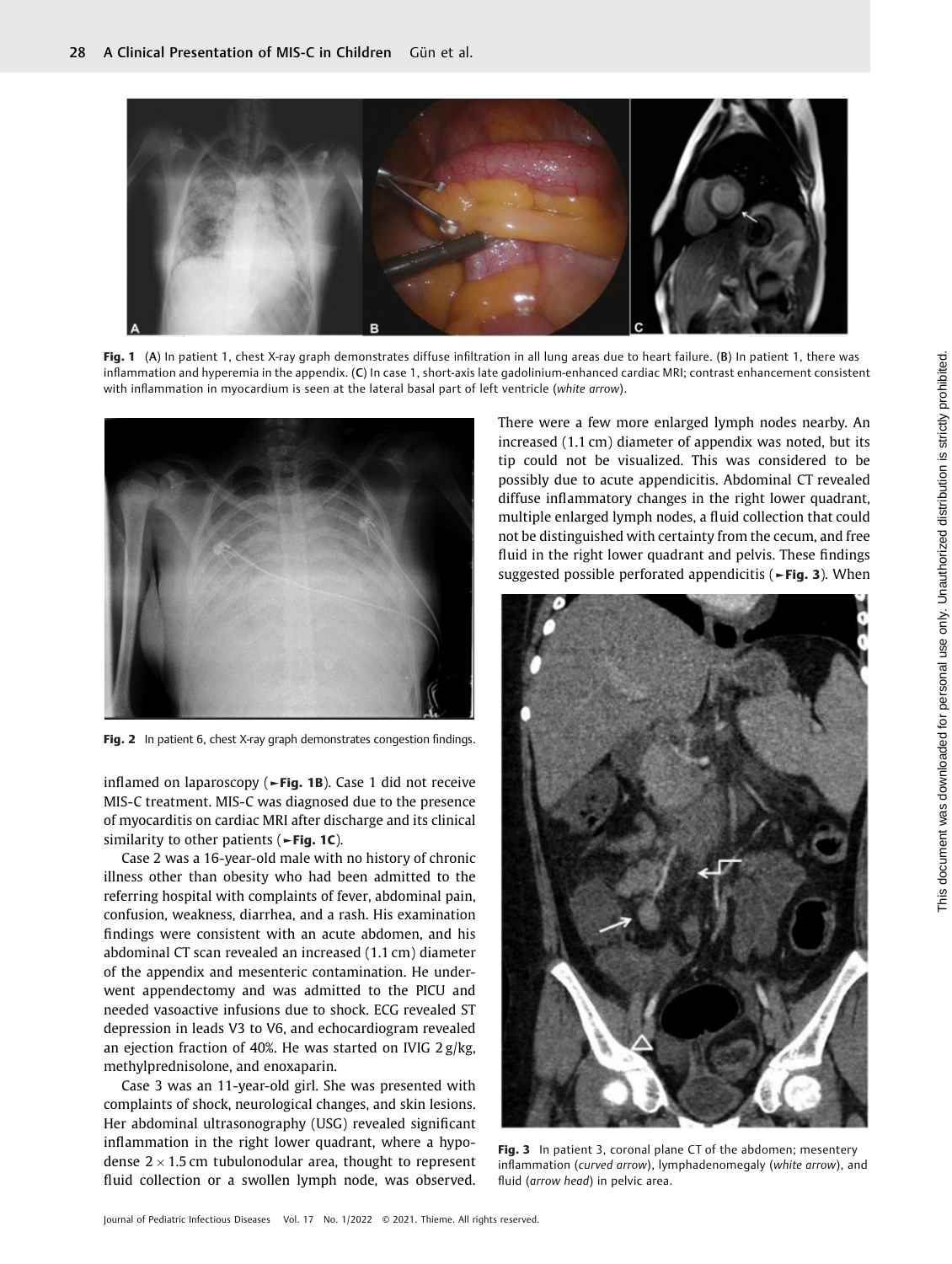

Fig. 4 (A and B) In patient 4, a blanching maculopapular rash on the extremities, right inguinal area, left elbow. (C) In patient 4, non-enhanced coronal reformatted CT image of abdomen; increased mesenteric fat density consistent with mesenteric edema and inflammation (white arrow), mesenteric lymphadenopathy (arrow head), and pelvic fluid (curved arrow). (D) In patient 4, axial CT of image of pelvis showing diffuse thickening of terminal ileum wall (white arrow) and fluid (open arrow).

case 3's SARS-CoV-2 antibody serology was positive, IVIG and methylprednisolone treatment were started. A decrease in acute phase reactants was observed after treatment. Abdominal distension also regressed within 3 days. The patient was transferred to the pediatric surgery ward on the 5th day. Patient 3 was pending a diagnostic laparotomy, but it was ultimately not needed because the clinical findings regressed.

Case 4 was a 10-year-old male child patient with a history of COVID-19 with a positive SARS-CoV2 PCR test 1 month prior who presented to the pediatric emergency room with fever, rash, and diarrhea for 4 days. His abdomen was tender, and his bowel sounds were hyperactive. Case 4 had skin lesions (►Fig. 4A, 4B). There was terminal ileum involvement, but the appendix could not be visualized on abdominal CT ( $\sim$  Fig. 4C, 4D). He was started on 2 g/kg of IVIG over 2 days and 2 mg/kg/d of methylprednisolone. Pleural effusion was noted on lung ultrasound, so furosemide infusion was started. The ejection fraction on echocardiography was 59 to 60%, so milrinone infusion was started.

Case 5, a previously healthy 14-year-old girl, was admitted to the emergency room with fever, weakness, headache, abdominal pain, diarrhea, and rash. She had been febrile for 3 days and had increasingly intense abdominal pain for 2 days. She had a maculopapular rash on her abdomen, back, and buttocks. She had abdominal distention and guarding. Enlarged right parailiac lymph nodes with heterogeneous echogenicity were noted on ultrasound. Her SARS-CoV-2 serology was positive. She was diagnosed with MIS-C, and she received IVIG (1 g/kg/d for 2 days), acetylsalicylic acid, one dose of pulse steroids (1 g), and methylprednisolone 2 mg/kg/d. Her abdominal distention regressed on the second day of treatment, and she tolerated enteral feeds. She was transferred to the pediatric ward on day 3 of hospitalization.

Case 6 was a 13-year-old girl child who was admitted with intermittent abdominal pain, fever, and diarrhea for the preceding 5 days. The pediatric surgery team was consulted due to the findings of mesenteric lymphadenitis and acute appendicitis on abdominal USG. She had a positive COVID-19 PCR result 1 month prior, and her SARS-CoV2 serology was positive. She did not undergo immediate surgery and was started on IVIG and methylprednisolone. However, her fever persisted and her abdomen became distended on follow-up, so she underwent surgery with a preliminary diagnosis of perforated appendicitis. Her pathology report was consistent with appendicitis and localized peritonitis.

Case 7 was a 9.5-year-old girl with a history of COVID-19 2 months prior who presented with fever, abdominal pain, and vomiting for 4 days. Her examination findings were consistent with an acute abdomen, and her abdominal USG revealed an increased (12 mm) appendiceal diameter. She had malignant hyperthermia upon induction of anesthesia, so her surgery was postponed. She received dantrolene and immunomodulation with IVIG, and methylprednisolone was commenced. Improvement was noted with medical management, and surgery was not needed.

The median PICU LOS was 3 (IQR 3–5) days. All patients survived and had good cardiac function on PICU discharge.

#### Discussion

We hereby report our experience with seven patients who had an acute abdomen caused by MIS-C, which is an entity that is distinct from acute COVID-19 infection. Three patients underwent appendectomy, and their pathology results were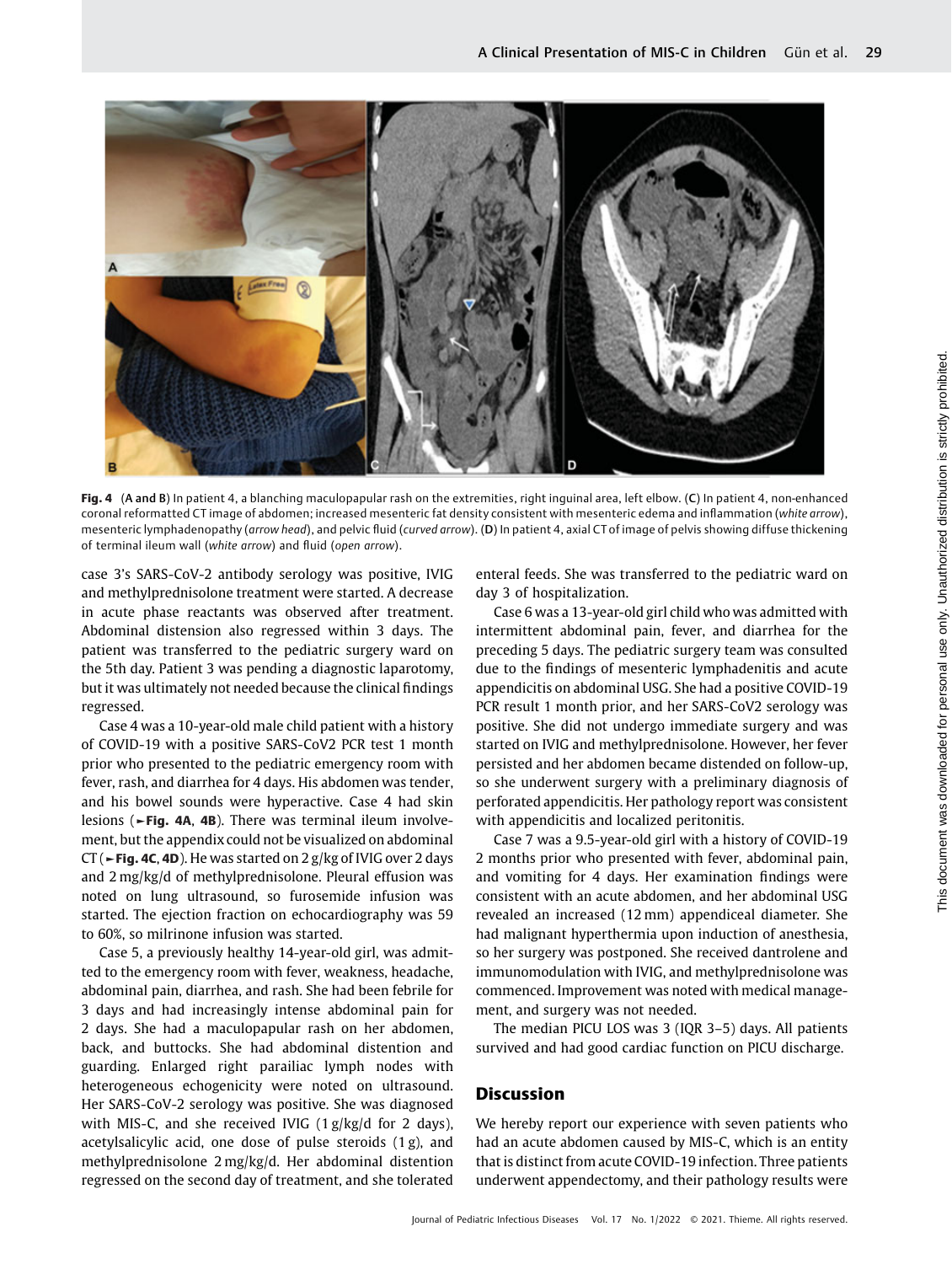|                                                          |                                               |                                    |                                                                                                                            | Table 3 Clinical features of different studies with MIS-C syndrome with acute abdominal condition discomfort and suspected appendix involvement             |                                                                                                                                                          |                                                                       |
|----------------------------------------------------------|-----------------------------------------------|------------------------------------|----------------------------------------------------------------------------------------------------------------------------|-------------------------------------------------------------------------------------------------------------------------------------------------------------|----------------------------------------------------------------------------------------------------------------------------------------------------------|-----------------------------------------------------------------------|
| Ref                                                      | Case number                                   | Surgery                            | Pathology report                                                                                                           | <b>Treatments</b>                                                                                                                                           | Cardiac involvement                                                                                                                                      | Outcome                                                               |
| Morparia et al <sup>18</sup><br>(United States)          | 1. 11 y/m,<br>$2.16$ y/m                      | $\circ$                            |                                                                                                                            | 2. Tocilizumab, norepinephrine, and milrinone<br>1. IVIG, acetylsalicylic acid, and steroid                                                                 | 2. Reduced ventricular<br>1. Unspecified<br>functions                                                                                                    | discharged<br>2.7th day<br>1. 5th day                                 |
| (Western South<br>Lishman et al <sup>15</sup><br>Africa) | 3.12 $y/m$<br>4.8 $y/m$<br>$2.5y$ f<br>1.8y/t | Yes<br>yes<br>Yes<br>$\frac{1}{2}$ | and peritonitis<br>2. Acute appendicitis with<br>3. Acute appendicitis and<br>1. Not availab<br>perforation<br>peritonitis | 1./2./3. Cases IVIG, steroid pulse, acetylsalicylic<br>Only first case required mechanical<br>acid, inotropic support<br>4. Only antibiotics<br>ventilation | ventricular systolic function,<br>2. Dilated coronary arteries, EF<br>3. Mild impairment of left<br>1. Normal, EF 70%<br>4. Unspecified<br>EF 52%<br>62% | discharged<br>$2.11th day$<br>$3.7th day$<br>$.10th$ day<br>4.4th day |
| Khesrani et al <sup>1/</sup><br>(Algeria)                | $1.9y$ <sup>[f</sup>                          | Yes                                | Healthy appendix and grelic<br>wall with ischemic necrosis                                                                 | 1. IVIG, steroid, antibiotics, and mechanic<br>ventilation                                                                                                  | Not fully specified                                                                                                                                      | Died 10th day of<br>hospitalization                                   |
| (United States)<br>ackson et al <sup>16</sup>            | $1.9y$ <sup>[f</sup>                          | Yes                                | In sections of small bowel and<br>appendix, extensive subserosal<br>edema                                                  | IVIG, steroid, acetylsalicylic acid, and antibiotics                                                                                                        | Normal                                                                                                                                                   | 4th day transferred<br>floor                                          |
| Moazzam et al <sup>19</sup>                              | $1.9$ y/m                                     | $\frac{1}{2}$                      |                                                                                                                            | Steroid, antibiotics                                                                                                                                        | Not available                                                                                                                                            | 14th day discharged                                                   |
|                                                          |                                               |                                    |                                                                                                                            |                                                                                                                                                             |                                                                                                                                                          |                                                                       |

Abbreviations: EF, ejection fraction; f, female; IVIG, intravenous immunoglobulin; m, male; PCT, procalcitonin; y, years. Abbreviations: EF, ejection fraction; f, female; IVIG, intravenous immunoglobulin; m, male; PCT, procalcitonin; y, years.

consistent with appendicitis. Four patients were managed with immunomodulation.

Initial reports of MIS-C were similar to Kawasaki disease (KD) in that the primary target organ was the heart, but subsequently, reports of this syndrome mimicking acute appendicitis and acute abdomen emerged. GI involvement can also occur with KD, but the underlying mechanisms are not clear. In the study by Fabi et al<sup>10</sup> 106 of 302 patients with KD had GI involvement and children younger than 6 months were more likely to have GI involvement. However, this study did not report how many patients required GI surgery. MIS-C seems to occur at a later age than KD, and GI involvement is much more common in MIS-C. In the study by García-Salido et al, $^{11}$  60% of patients with MIS-C had GI involvement.

Acute abdomens may be caused by an infection, inflammation, vascular occlusion, or obstruction. An acute abdomen presents with sudden onset of abdominal pain, usually accompanied by nausea or vomiting, and it requires urgent attention and treatment.<sup>12</sup> MIS-C, a post-infectious condition, can also present with an acute abdomen, caused by inflammation. The most common GI symptoms in MIS-C patients were reported to be abdominal pain, nausea, and vomiting. $9,13$  While any segment of the GI tract may be involved, inflammation in the ileum and colon is the most common (►Table 3). Progressive intestinal mural thickening can cause narrowing and obstruction of the intestinal lumen. Intestinal inflammation usually resolves with medical treatment but, in rare cases, surgery may be needed.<sup>14</sup> Moreover, it has been stated that acute appendicitis may be associated with appendicular arterial vasculitis in MIS-C.<sup>15</sup> In the report by Lishman et al, $<sup>1</sup>$  three patients had undergone appendec-</sup> tomy with SARS-CoV-2 serology positivity. Two of three patients had a perforated appendix, and one patient had hyperemia in the appendix. Similarly, in our report, patients 1 and 2 had appendiceal involvement that required surgical intervention. Pathology reports of all three cases were compatible with appendicitis.

In the study of Jackson et al,  $16$  a 9-year-old girl had acute abdominal pain. She was diagnosed with appendicitis by abdominal ultrasonography and, consequently, underwent appendectomy. This patient was reported to have positive SARS-CoV-2 serology and started postoperatively on IVIG and steroids for MIS-C. The pathology report was consistent with extensive subserosal edema of the small bowel and appendix and necrotizing lymphadenitis of mesenteric lymph nodes.<sup>16</sup>

However, there may also be a pseudoappendicular syndrome as in the 9-year-old MIS-C case reported by Khesrani et al.<sup>17</sup> It was reported that the patient also had shock, neurological abnormalities, and skin lesions.<sup>17</sup> They stated that the patient had ischemic lesions in the intestines and a healthy appendix on laparotomy.<sup>17</sup> In our report, patients 1. 2, and 6 who underwent appendectomy had shock requiring vasoactive infusions. Case 7 could not undergo appendectomy due to malignant hyperthermia during induction and ultimately improved on immunomodulation. She had appendicitis on ultrasound, but she did not need surgery. She had a proven COVID-19 PCR positivity 2 months prior.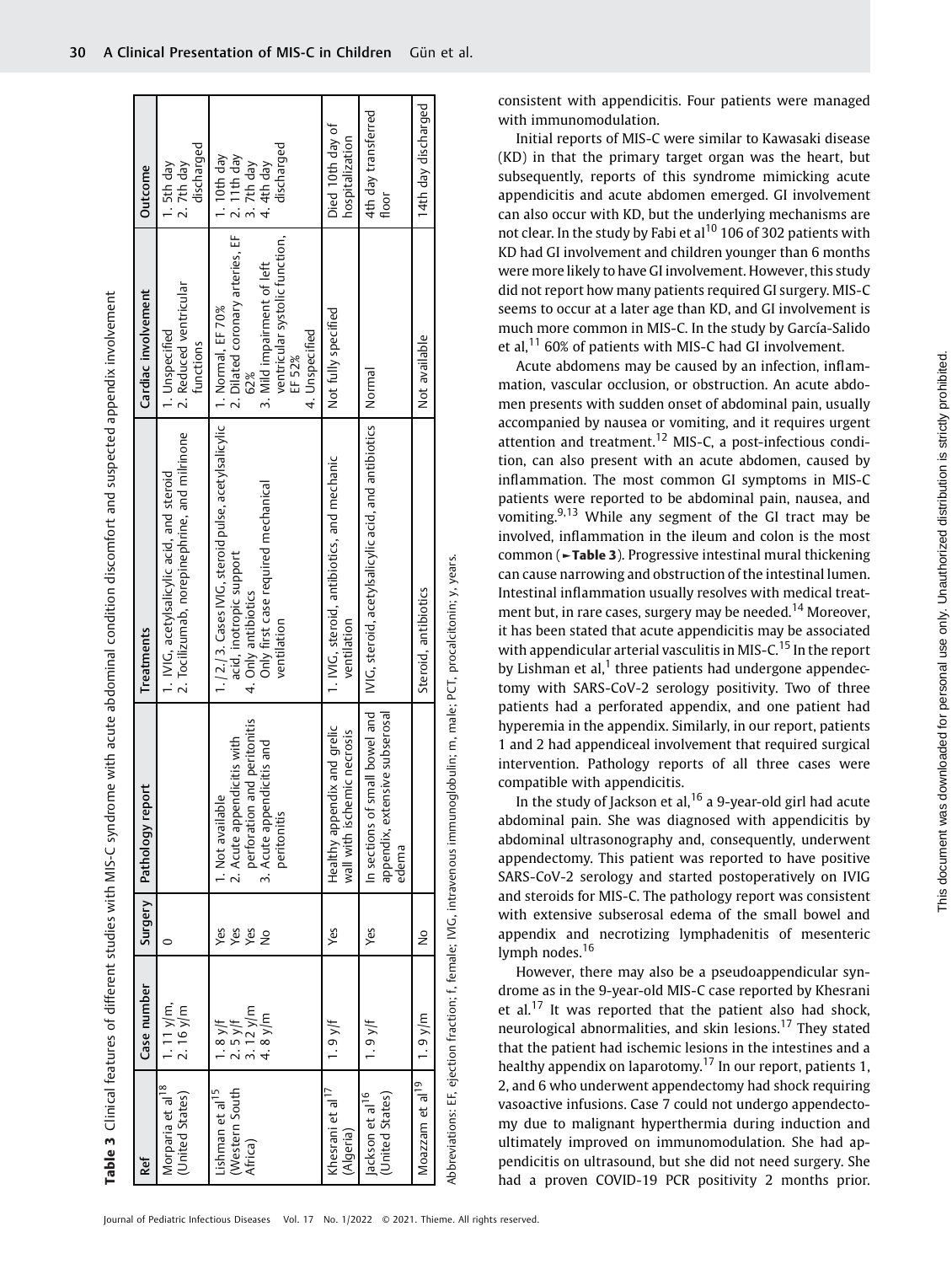Similarly, cases 3, 4, and 5 also improved on immunomodulation, precluding the need for surgery.

In the report by Sahn et al,<sup>14</sup> one patient had severe stenosis of the terminal ileum with circumferentially increased intestinal wall thickness. The resulting obstructive symptoms resolved with medical treatment.<sup>14</sup> In this study, abdominal imaging findings of 19 MIS-C patients were also reported. Seven patients had inflammatory bowel changes, and four patients had prominent terminal ileitis and cecum involvement.<sup>14</sup>

In the study of Morporia et al,  $18$  one patient had appendiceal dilation and enlarged lymph nodes in the right hemiabdomen. Another patient had a normal appendix, mural thickening, and enhancement of terminal ileum, diffuse mesenteric lymphadenopathy. Both patients recovered with immunomodulation.<sup>17</sup>

In another study, 34.1% of 44 MIS-C patients underwent abdominal imaging.<sup>5</sup> In this study, two patients had mesenteric lymphadenitis, six patients had acalculous cholecystitis, and six patients had ascites. It was reported that three patients had intestinal wall thickening similar to inflammatory bowel disease. One of these three patients had intense right lower quadrant pain, fever, and rash. On MR imaging, severe concentric mural thickening, edema and extensive mesenteric fat edema, hyperenhancement of a short segment of the terminal ileum, and, similarly, mural thickening of the wall in the rectosigmoid colon were reported. It was reported that the other two patients had nonspecific thickened bowel folds in the right lower quadrant on ultrasound.<sup>5</sup>

In conclusion, MIS-C, an increasingly frequent disease, should be considered in patients presenting with an acute abdomen throughout the pandemic. Abdominal involvement in MIS-C is more common than in KD, but it may be challenging to distinguish one from the other. Serology for SARS-CoV-2 may be helpful in discriminating abdominal involvement of MIS-C and acute appendicitis. These patients may improve with medical treatment and thus surgery may not be required, as seen in some of our patients.

### What Is Known

- MIS-C is characterized by persistent fever, systemic hyperinflammation, and multiple-organ dysfunction.
- MIS-C may rapidly progress to hypotension and shock with cardiac and other end-organ injury.

### What Is New

- MIS-C may present as an acute abdominal condition.
- Initially, immunomodulatory therapy should be considered instead of surgery in the first-step approach if the cases are not complicated.

#### Consent to Participate

Approval was obtained from the family of the participants.

#### Ethical Approval

Ethical committee approval was received for this study from the Ethics Committee of Ankara University Medical Faculty by the number i2-143-21.

#### Authors' Contributions

T.K. and E.G. were responsible for the concept; E.G., E.D., E.E., and B.A. for the design; T.K., E.Ç., E.T., H.Ö., and S.F. for supervision; E.G., T.K., and E.D. for materials; E.G., T.K., and E.D. for data collection and/or processing; T.K. and E.G. for the analysis and/or interpretation; T.K., E.G., and E.D. for the literature review; T.K. and E.G. for writing; and T.K., E.T., E.Ç., E.E., S.F., and H.Ö. for critical review.

#### Funding

None.

Conflict of Interest None declared.

#### References

- 1 Diorio C, Henrickson SE, Vella LA, et al. Multisystem inflammatory syndrome in children and COVID-19 are distinct presentations of SARS-CoV-2. J Clin Invest 2020;130(11):5967–5975
- 2 Lee PY, Day-Lewis M, Henderson LA, et al. Distinct clinical and immunological features of SARS-CoV-2-induced multisystem inflammatory syndrome in children. J Clin Invest 2020;130(11): 5942–5950
- 3 Blumfield E, Levin TL, Kurian J, Lee EY, Liszewski MC. Imaging findings in multisystem inflammatory syndrome in children (MIS-C) associated with COVID-19. Am J Roentgenol 2021;216 (02):507–517
- 4 Nakra NA, Blumberg DA, Herrera-Guerra A, Lakshminrusimha S. Multi-system inflammatory syndrome in children (MIS-C) following SARS-CoV-2 infection: review of clinical presentation, hypothetical pathogenesis, and proposed management. Children (Basel) 2020;7(07):E69
- 5 Miller J, Cantor A, Zachariah P, Ahn D, Martinez M, Margolis KG. Gastrointestinal symptoms as a major presentation component of a novel multisystem inflammatory syndrome in children that is related to coronavirus disease 2019: a single center experience of 44 cases. Gastroenterology 2020;159(04):1571–1574.e2
- 6 CDC Health Alert Network. Multisystem inflammatory syndrome in children (MIS-C) associated with coronavirus disease 2019 (COVID-19). Accessed October 22, 2020 at: [https://emergency.](https://emergency.cdc.gov/han/2020/han00432.asp) [cdc.gov/han/2020/han00432.asp](https://emergency.cdc.gov/han/2020/han00432.asp)
- 7 Feldstein LR, Rose EB, Horwitz SM, et al; Overcoming COVID-19 Investigators CDC COVID-19 Response Team. Multisystem inflammatory syndrome in U.S. children and adolescents. N Engl J Med 2020;383(04):334–346
- 8 Gadiparthi R, Waseem M. Pediatric Appendicitis. Treasure Island, FL: StatPearls Publishing 2020; LLC
- 9 Jonat B, Gorelik M, Boneparth A, et al. Multisystem inflammatory syndrome in children associated with coronavirus disease 2019 in a children's hospital in New York City: patient characteristics and an institutional protocol for evaluation, management, and followup. Pediatr Crit Care Med 2021;22(03):e178–e191
- 10 Fabi M, Corinaldesi E, Pierantoni L, et al. Gastrointestinal presentation of Kawasaki disease: a red flag for severe disease? PLoS One 2018;13(09):e0202658
- 11 García-Salido A, de Carlos Vicente JC, Belda Hofheinz S, et al; Spanish Pediatric Intensive Care Society working group on SARS-CoV-2 infection. Severe manifestations of SARS-CoV-2 in children